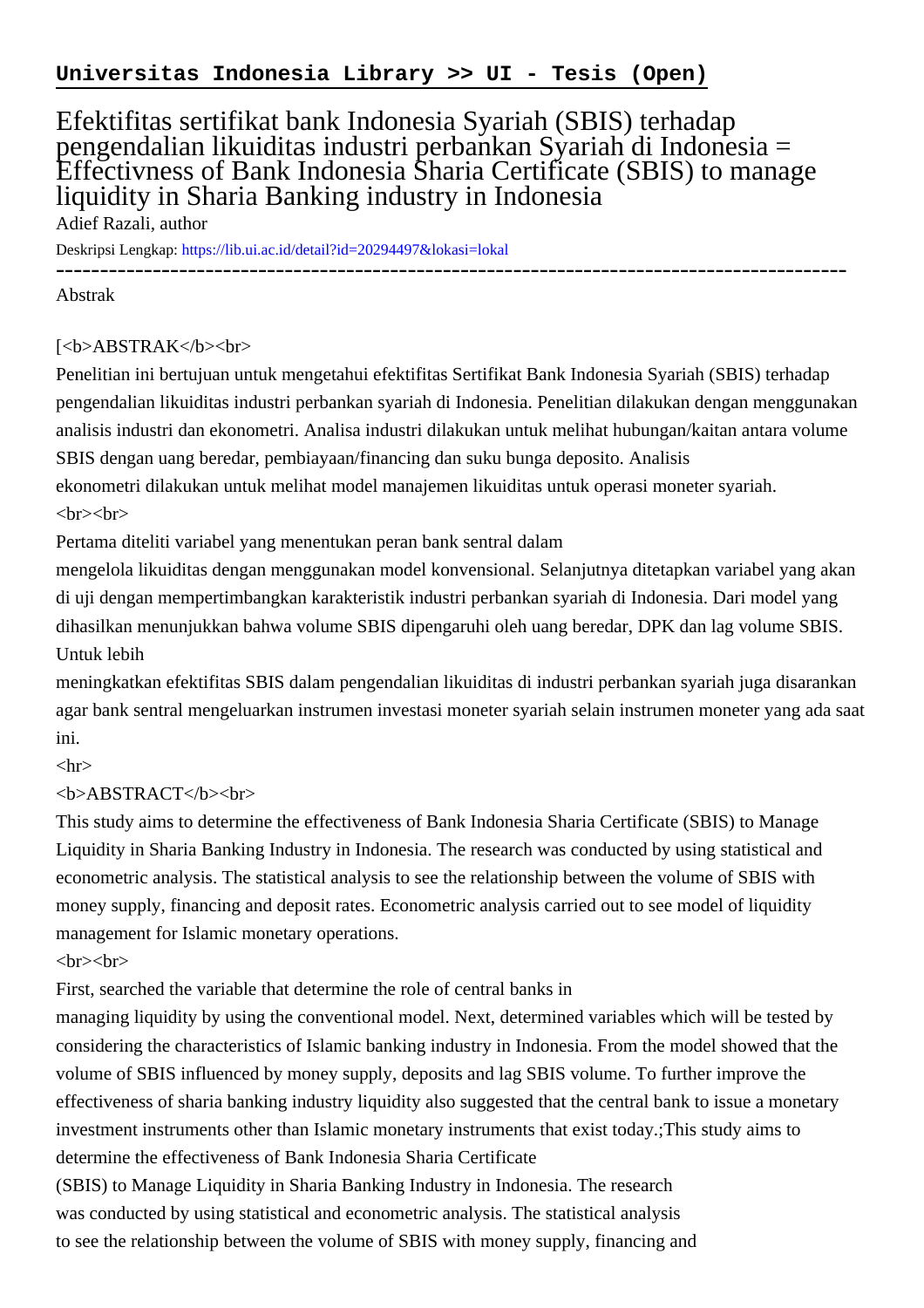deposit rates. Econometric analysis carried out to see model of liquidity management for Islamic monetary operations.

First, searched the variable that determine the role of central banks in managing liquidity by using the conventional model. Next, determined variables which will be tested by considering the characteristics of Islamic banking industry in Indonesia. From the model showed that the volume of SBIS influenced by money supply, deposits and lag SBIS volume. To further improve the effectiveness of sharia banking industry liquidity also suggested that the central bank to issue a monetary investment instruments other than Islamic monetary instruments that exist today.;This study aims to determine the effectiveness of Bank Indonesia Sharia Certificate (SBIS) to Manage Liquidity in Sharia Banking Industry in Indonesia. The research was conducted by using statistical and econometric analysis. The statistical analysis to see the relationship between the volume of SBIS with money supply, financing and deposit rates. Econometric analysis carried out to see model of liquidity management for Islamic monetary operations.

First, searched the variable that determine the role of central banks in managing liquidity by using the conventional model. Next, determined variables which will be tested by considering the characteristics of Islamic banking industry in Indonesia. From the model showed that the volume of SBIS influenced by money supply, deposits and lag SBIS volume. To further improve the effectiveness of sharia banking industry liquidity also suggested that the central bank to issue a monetary investment instruments other than Islamic monetary instruments that exist today.;This study aims to determine the effectiveness of Bank Indonesia Sharia Certificate (SBIS) to Manage Liquidity in Sharia Banking Industry in Indonesia. The research was conducted by using statistical and econometric analysis. The statistical analysis to see the relationship between the volume of SBIS with money supply, financing and

deposit rates. Econometric analysis carried out to see model of liquidity management for Islamic monetary operations.

First, searched the variable that determine the role of central banks in managing liquidity by using the conventional model. Next, determined variables which will be tested by considering the characteristics of Islamic banking industry in Indonesia. From the model showed that the volume of SBIS influenced by money supply, deposits and lag SBIS volume. To further improve the effectiveness of sharia banking industry liquidity also suggested that the central bank to issue a monetary investment instruments other than Islamic monetary instruments that exist today., This study aims to determine the effectiveness of Bank Indonesia Sharia Certificate (SBIS) to Manage Liquidity in Sharia Banking Industry in Indonesia. The research was conducted by using statistical and econometric analysis. The statistical analysis to see the relationship between the volume of SBIS with money supply, financing and deposit rates. Econometric analysis carried out to see model of liquidity management for Islamic monetary operations.

First, searched the variable that determine the role of central banks in